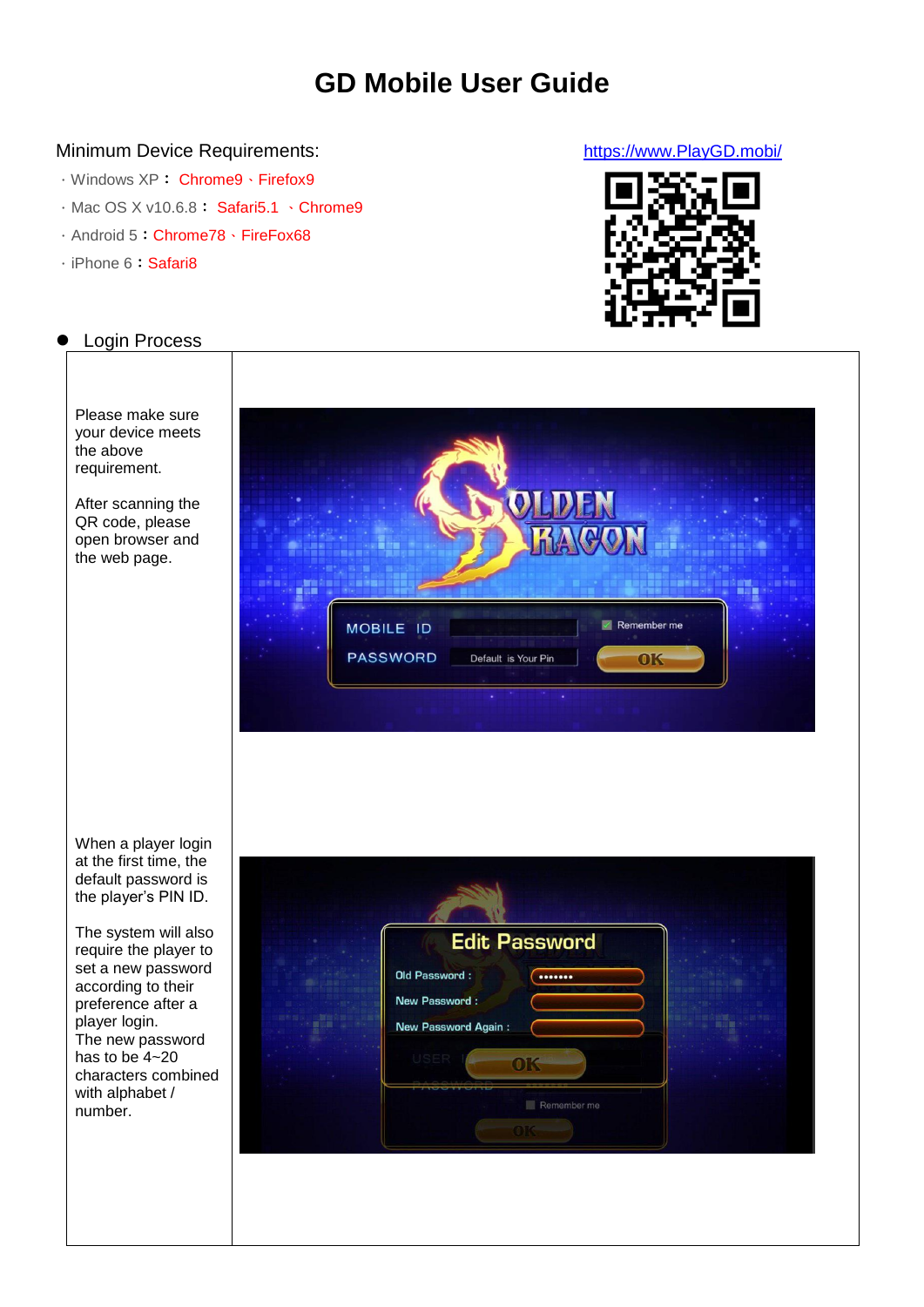After logging in successfully, you can enter your personal profile(through pop up message or the icon on the bottom of the left corner) to edit your password or Mobile ID.

Choose to edit your password or Mobile ID. Your Mobile ID can only be changed once.

<Change Mobile ID> Insert your new Mobile ID twice and press OK to change your Mobile ID. The new password has to be 4~20 characters combined with alphabet / number, no casesensitive.

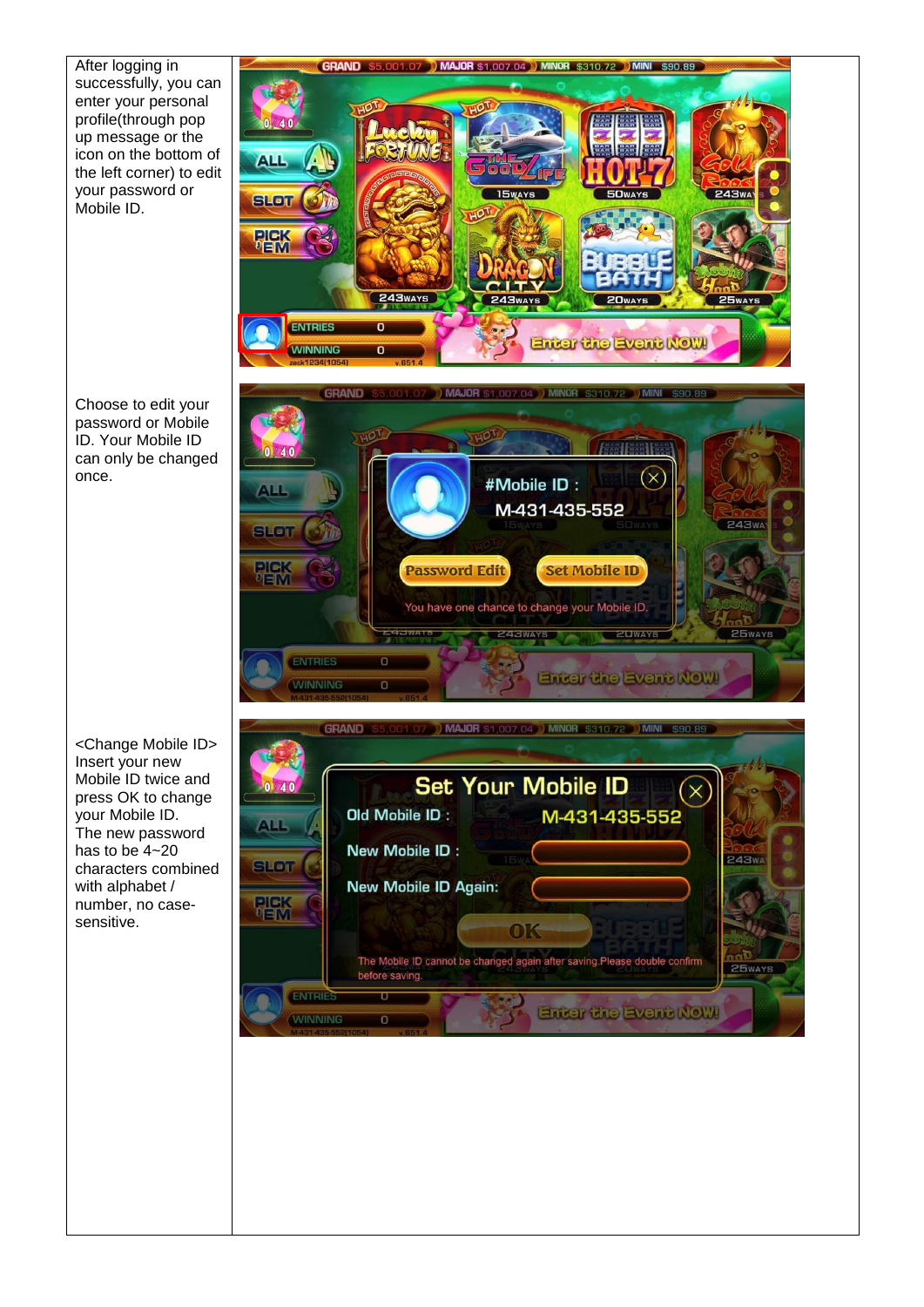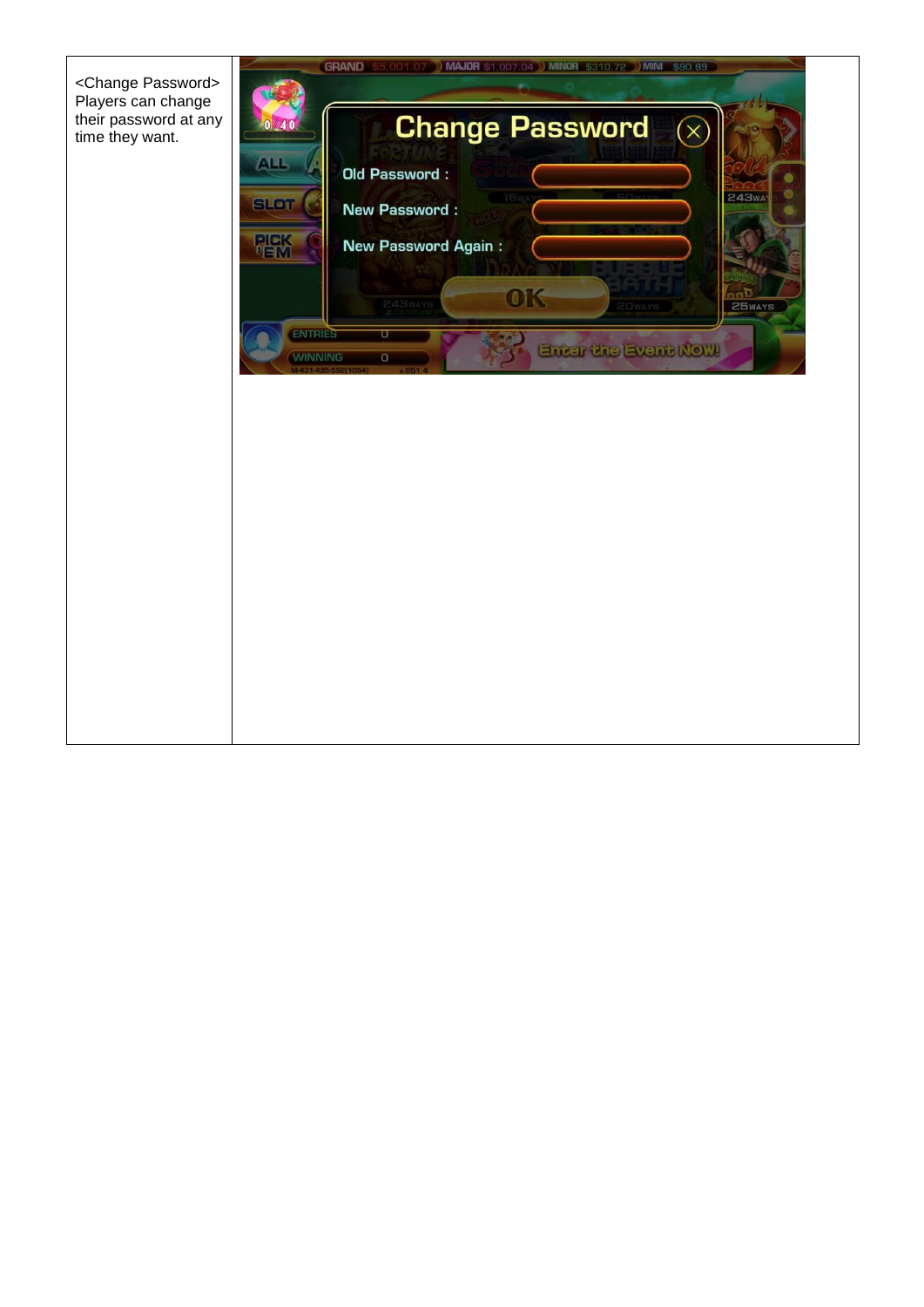

#### How to install on Android